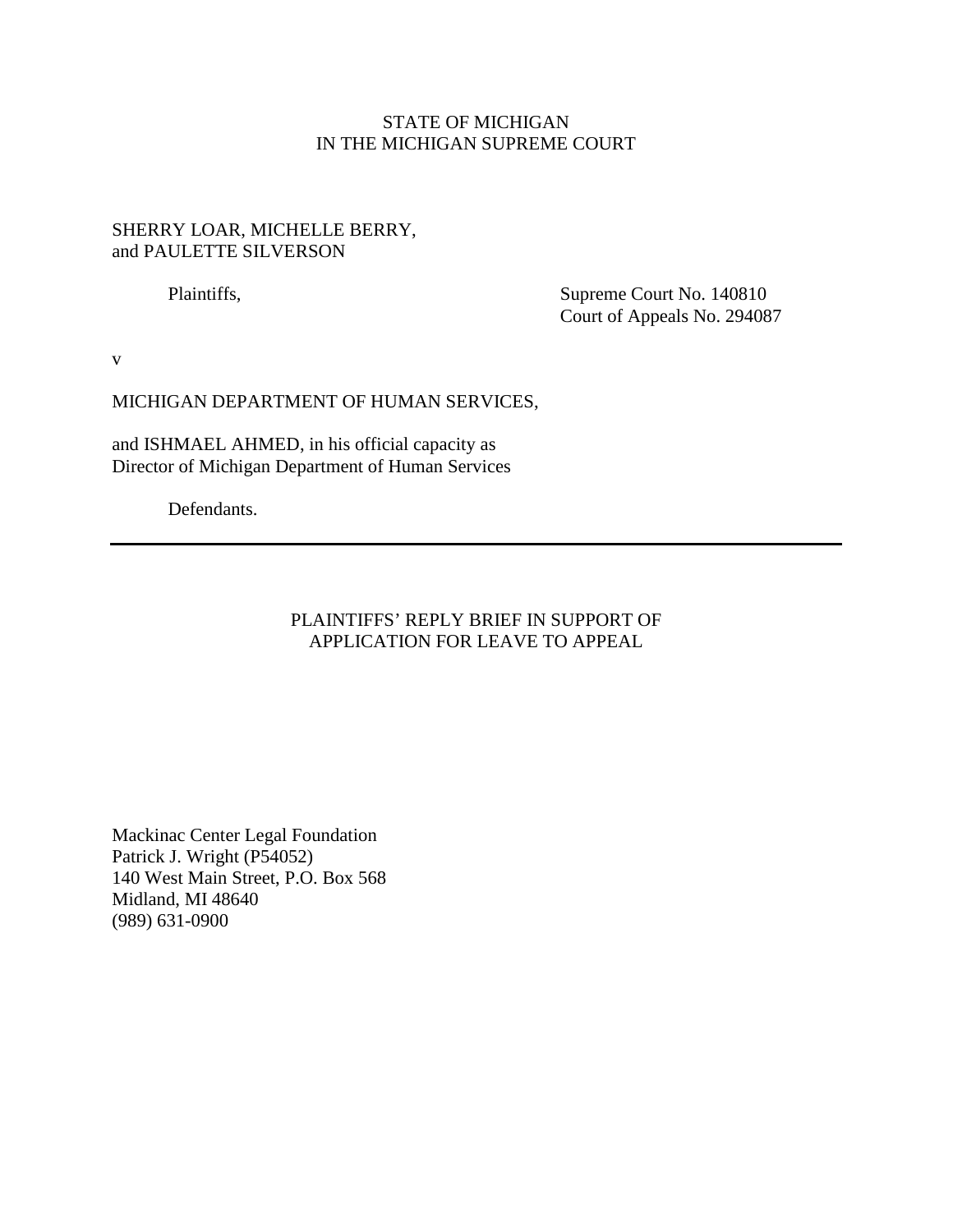# **TABLE OF CONTENTS**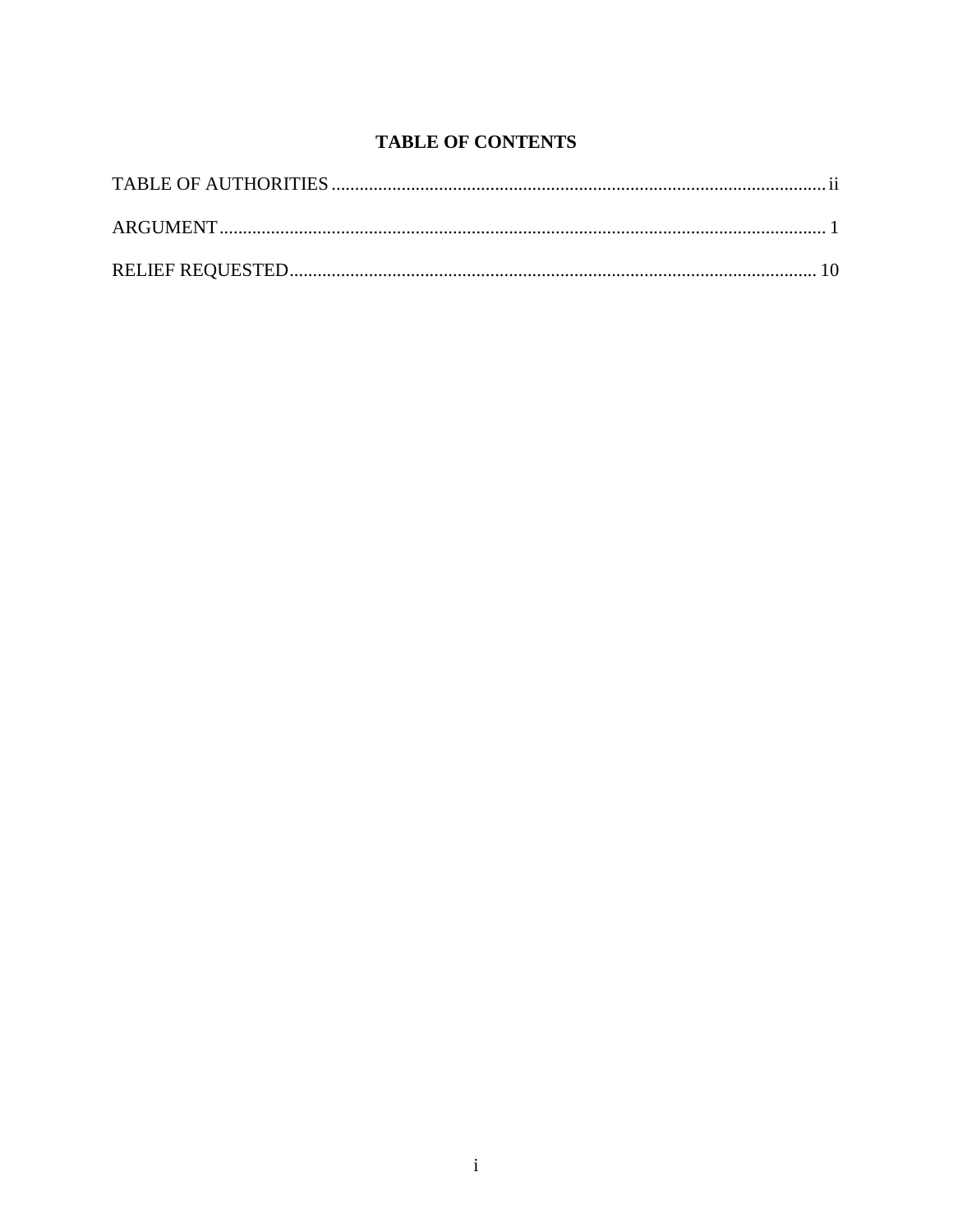# **TABLE OF AUTHORITIES**

## **CASES**

| Citizens Protecting Michigan's Constitution v Secretary of State, 482 Mich 960 (2008)  8 |
|------------------------------------------------------------------------------------------|
|                                                                                          |
|                                                                                          |
|                                                                                          |
| Prisoners' Labor Union at Marquette v Dep't of Corrections, 61 Mich App 328 (1975)  5    |
|                                                                                          |
|                                                                                          |

## **STATUTES**

|--|

# **OTHER AUTHORITIES**

# **RULES**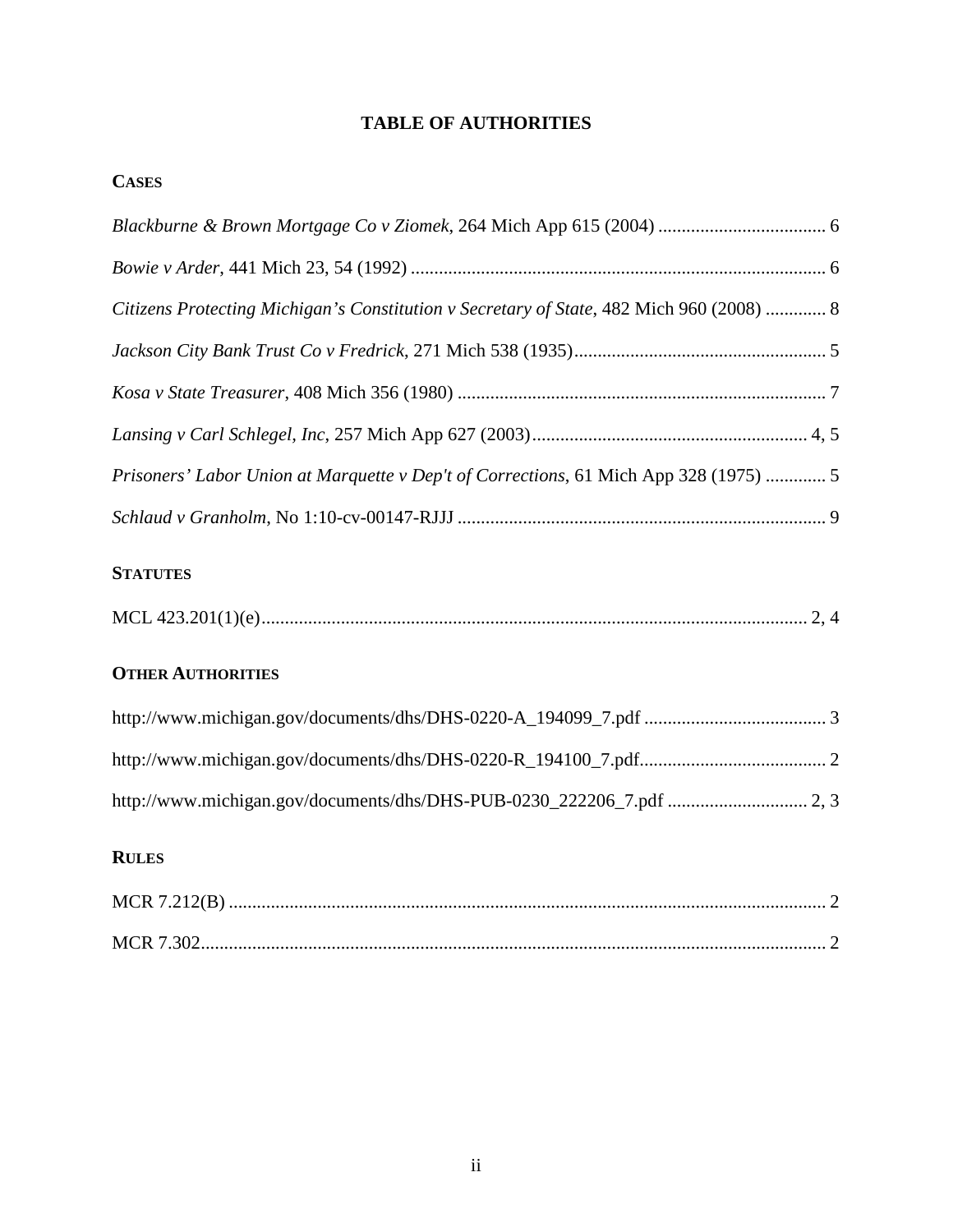#### **ARGUMENT**

### **Defendants' tacit admission that Plaintiffs are not "public employees" invalidates all of their arguments**

Defendants' brief in opposition to the application for leave is more noteworthy for what it doesn't say than for what it does. Defendants painstakingly avoid the central question of whether Plaintiffs are public employees or business owners and independent contractors. They do not address whether the interlocal agreement between Defendant Department of Human Services (DHS) and Mott Community College creating the Michigan Home Based Child Care Council (MHBCCC) somehow transformed Plaintiffs from business owners and independent contractors into government employees.<sup>1</sup> Defendants' decision to ignore these fundamental issues amounts to a concession that Plaintiffs are not public employees. Plaintiffs' nonpublic status prevents Defendants from arguing there was an alternative remedy available to Plaintiffs at the Michigan Employment Relations Commission (MERC) and leaves Defendants with no legal basis for their continuing choice to divert so-called "union dues" from Plaintiffs' subsidy checks.

Instead, Defendants begin by attempting to obfuscate the nature of Plaintiffs' claims. Defendants then contend that Plaintiffs had an alternative remedy that they failed to exercise – namely, objecting during the certification proceedings at the Michigan Employment Relations Commission. Also, they contend that other parties are necessary to adjudicate this matter and that this fact should have divested the Court of Appeals of jurisdiction.

These claims crumble upon inspection.

 $\overline{a}$ 

<sup>&</sup>lt;sup>1</sup> At the Court of Appeals, Defendants already ceded that they could not confer on the MHBCCC the power to collectively bargain. Defendants do not mention that remarkable admission in their brief here.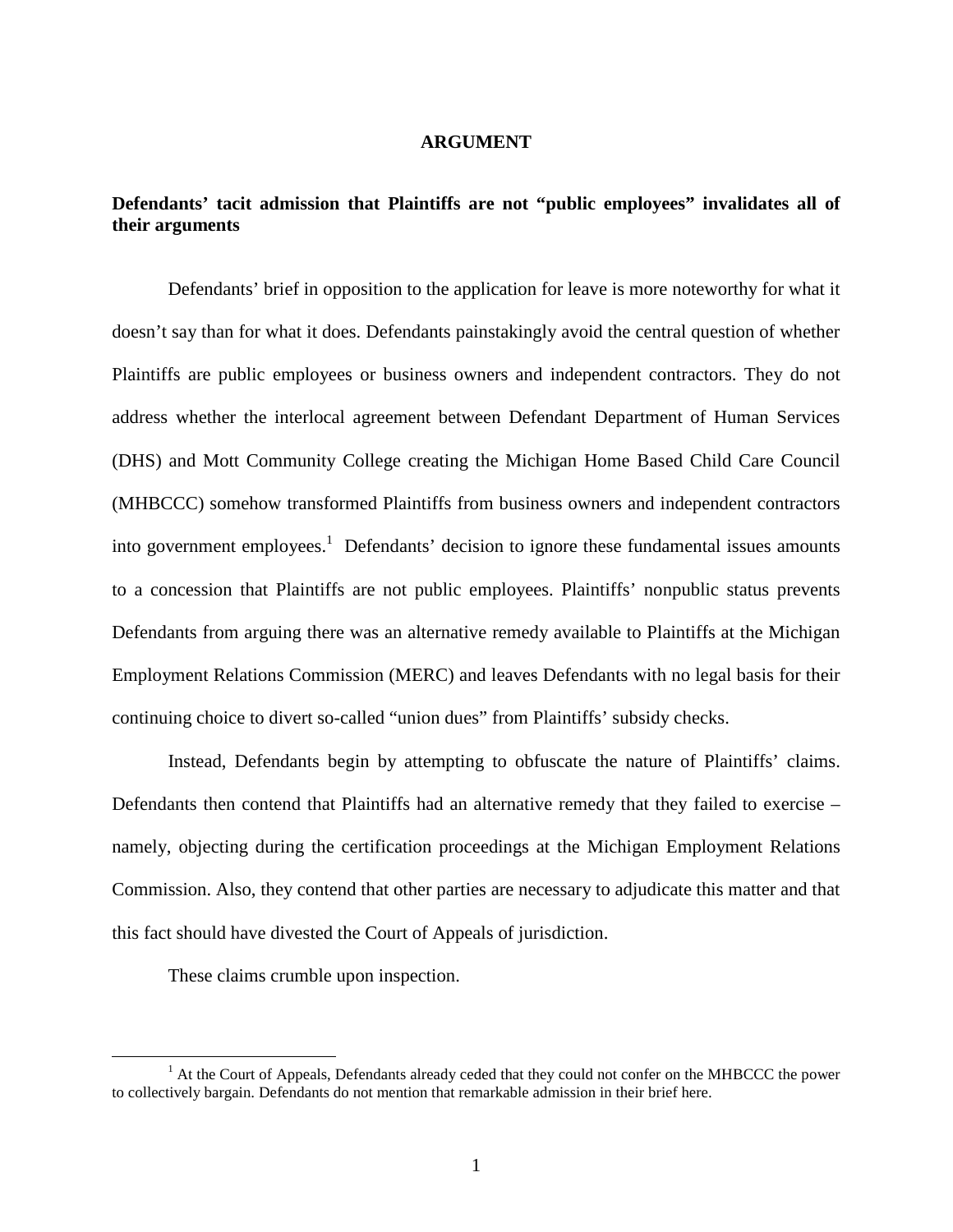Defendants' surest means of prevailing in the instant case would be to show Plaintiffs were public employees, either before the interlocal agreement was signed or afterward through implementation of the interlocal agreement itself. Yet nowhere in Defendants' response (or any of their filings at the Court of Appeals) do they make the claim that Plaintiffs are correctly designated as "public employees." The Public Employment Relations Act definition of "public employees," MCL 423.201(1)(e), is not cited in Defendants' brief, nor is a single case regarding the definition of a public employee in Michigan. MCR 7.302 and MCR 7.212(B) afforded Defendants the right to file a fifty-page brief in opposition to this application for leave. Defendants filed a brief that was twelve pages long. One must presume that if there were a good argument that Plaintiffs were actually public employees, Defendants would have used some of their forgone thirty-eight pages to present it. Not to do so would border on malpractice.

Defendants probably recognize that mounting any legal argument that Plaintiffs are public employees is hopeless. Defendant DHS's website is replete with indications that homebased day care providers (comprised of group homes, family homes, relative care providers and day care aides) are not government employees.<sup>2</sup> On its website, DHS has a relative care provider application — last modified in March 2010 — that requires applicants to acknowledge that "I understand that I am considered to be **self employed** and not an employee of DHS."<sup>3</sup> The DHS website also has a day care aide application form — last modified in March 2010 — that requires candidates to certify that:

<u>.</u>

 $2<sup>2</sup>$  In brief, the four types of home-based day care providers within the purported "collective bargaining unit" are defined as follows: (1) group homes care for up to twelve kids at the provider's home; (2) family homes care for up to six kids at the provider's home; (3) relative care providers care for relatives' children in the provider's home, which must be different from the children's; and (4) day care aides care for up to four kids at the children's home. The definitions for these can be found in the glossary to DHS's online "Child Development and Care Handbook." http://www.michigan.gov/documents/dhs/DHS-PUB-0230\_222206\_7.pdf (last accessed May 7, 2010).

<sup>&</sup>lt;sup>3</sup> http://www.michigan.gov/documents/dhs/DHS-0220-R\_194100\_7.pdf (emphasis added and last accessed May 7, 2010)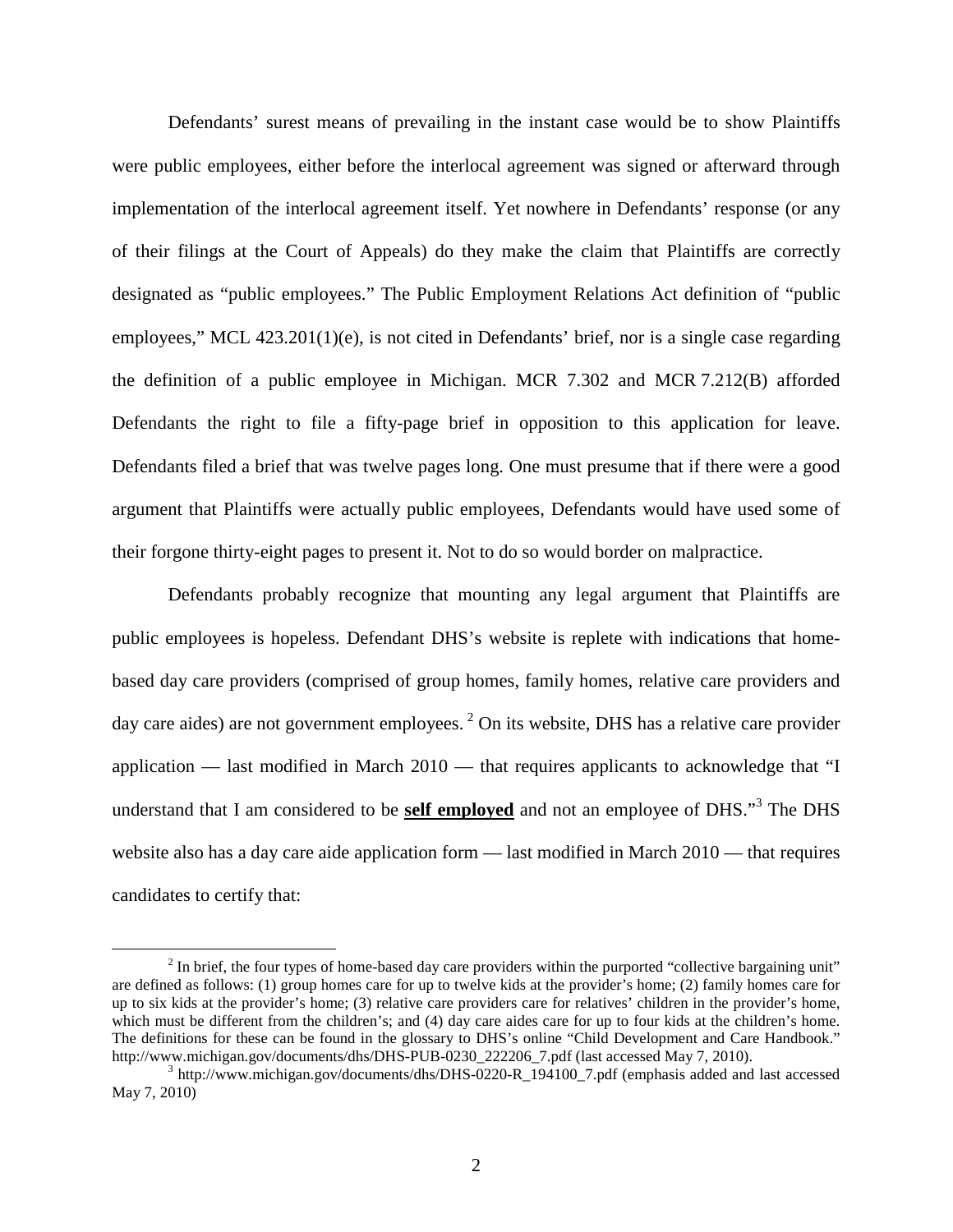I understand **the parent/substitute parent is my employer** (not DHS) and is responsible for the employer's share of any employer's taxes that must be paid, such as Federal Insurance Contributions Act (FICA) and Federal Unemployment Tax (FUTA) taxes. My employer (parent/substitute parent) is also required to provide me with a W-2 at the end of the year for tax purposes. 4

The first page of text in DHS's online "Child Development and Care Handbook"<sup>5</sup> — last revised

in April 2010 — states:

<u>.</u>

**All child care providers, except for [Day Care] Aides, are selfemployed.** This means that the provider runs their own business. **If the provider is an Aide, he/she works for the parent of the child** and is a household employee of the parent under federal law. Under the Fair Labor Standards Act the parent has to pay the employer's share of any employer's taxes that need to be paid, such as Social Security, Federal Insurance Contribution Act (FICA) and Federal Unemployment Tax Act (FUTA) taxes. Parents also have to give a W-2 form at the end of the year to the aide so they can do their taxes.<sup>6</sup>

All of this material on DHS's own website was last revised **after** Plaintiffs filed the instant lawsuit, making it clear that Defendants cannot construct an argument by which Plaintiffs are public employees. If Defendants had even a marginal legal case, the text cited in the paragraphs above could be changed. The persistence of this language despite Defendants' recent modifications strongly implies that Defendants recognize the futility of changing it. Plaintiffs are not public employees, as Plaintiffs' statutory and case law arguments so clearly demonstrate.

 Defendants realize that they cannot prevail on the central question of Plaintiffs' employment status, and that they cannot thereby defend DHS against the charge of improperly diverting Plaintiffs' earnings to an unrelated public employees union. So they try to make the case about something else. Yet Defendants' tacit admission that Plaintiffs are not public employees invalidates all of the arguments that Defendants explicitly make.

<sup>&</sup>lt;sup>4</sup> http://www.michigan.gov/documents/dhs/DHS-0220-A\_194099\_7.pdf (emphasis added and last accessed May 7, 2010).

 $<sup>5</sup>$  "Child Development and Care" is the name the DHS gives the state's day care subsidy program.</sup>

<sup>6</sup> http://www.michigan.gov/documents/dhs/DHS-PUB-0230\_222206\_7.pdf (emphasis added and last accessed May 7, 2010)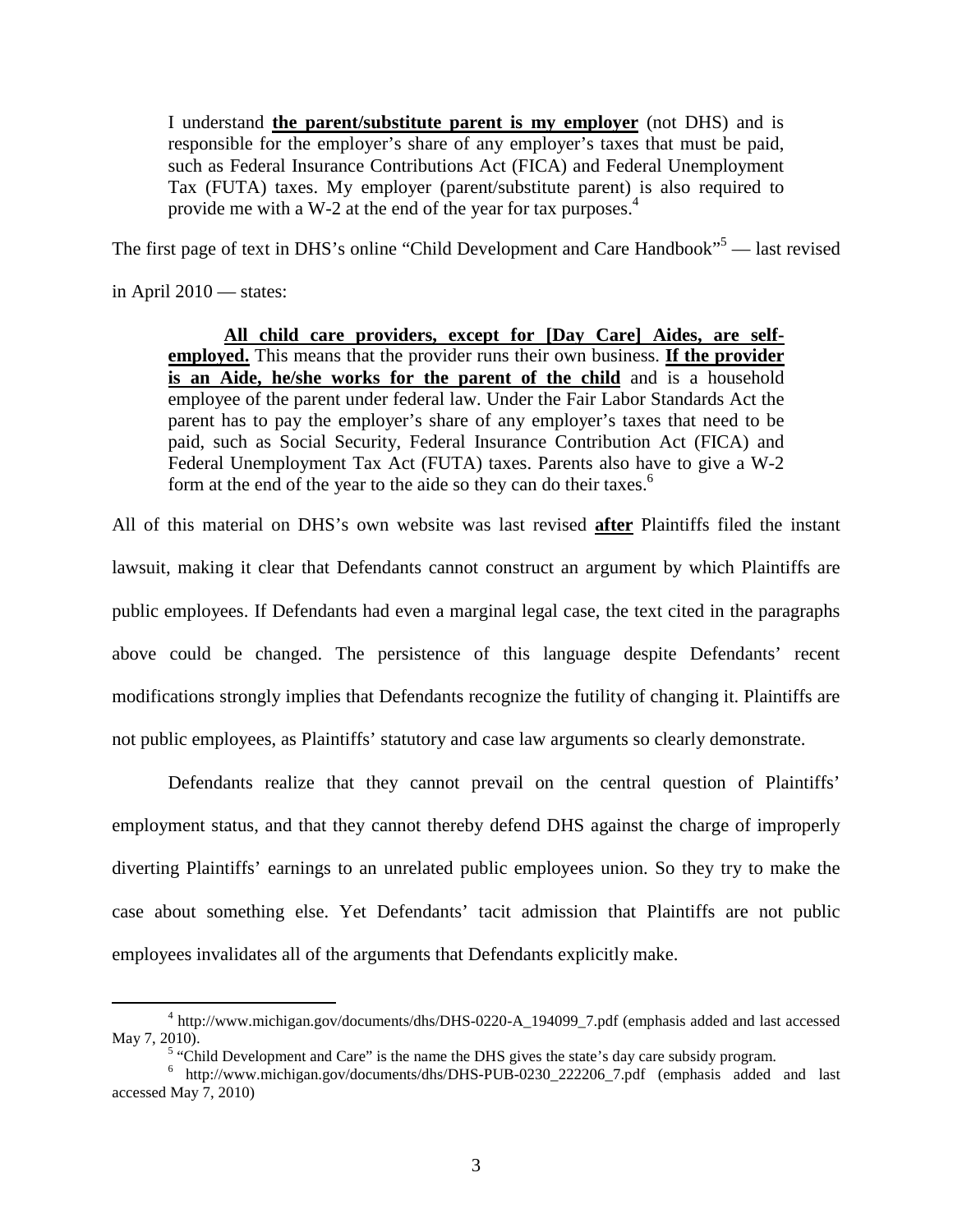Defendants contend that Plaintiffs "had notice of the representation election and are members of the Union [Child Care Providers Together Michigan (CCPTM)]." Defendants' Brief in Opposition to Application for Leave to Appeal at 8. Then Defendants characterize Plaintiffs' claim of improper diversion of "dues" as one of "unfair labor practice" or a breach of the "duty of fair representation." *Id*. They also contend that Plaintiffs are challenging the composition of the bargaining unit. Defendants argue that all of these issues are within the exclusive jurisdiction of MERC and that Plaintiffs "should have raised these issues *when the case was before MERC or within the appeal period." Id*. at 9 (emphasis in original).

 Defendants' reliance on MERC's actions is misplaced. MERC has jurisdiction only over matters involving public employees and therefore lacks jurisdiction over home-based day care providers. Any actions MERC may have taken purporting to bind Plaintiffs to a "collective bargaining representative" are void.

 In *Lansing v Carl Schlegel, Inc*, 257 Mich App 627 (2003), the Court of Appeals affirmed MERC's decision that it lacked jurisdiction to decide an unfair labor practice claim brought by a private contractor. The Court first set out the PERA definition of "public employee" found in MCL 423.201(1)(e), which states in pertinent part:

(e) "Public employee" means a person holding a position by appointment or employment in the government of this state, in the government of 1 or more of the political subdivisions of this state, in the public school service, in a public or special district, in the service of an authority, commission, or board, or in any other branch of the public service, subject to the following exceptions:

(i) Beginning March 31, 1997, a person employed by a private organization or entity that provides services under a time-limited contract with the state or a political subdivision of the state is not an employee of the state or that political subdivision, and is not a public employee.

*Carl Schlegel, Inc*, 257 Mich App at 632. The Court of Appeals explained the limits of PERA: "PERA addresses the bargaining rights and privileges of public employees, using the term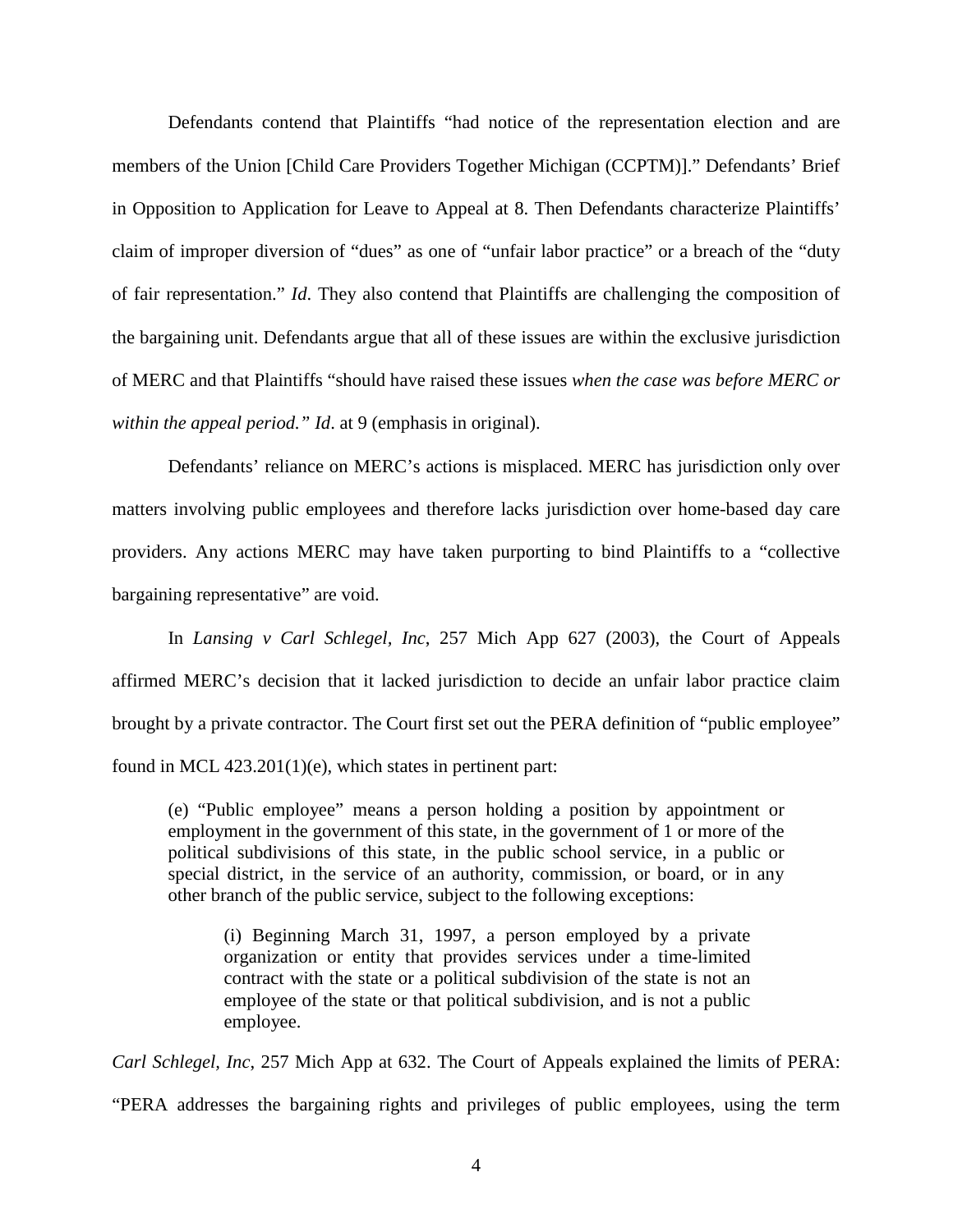'public employee' to distinguish those individuals covered under PERA from private employees." *Id.* at 631. The Court of Appeals noted that the definition of "public employee" had been recently amended to narrow its scope:

PERA does not similarly address the rights and privileges of private employees or define a "private employee." . . . [T]he legislative history, [Senate Fiscal Agency Bill Analysis, SB 1015, January 30, 1997] indicates that subsection 1(e)(i) was enacted [as part of 1996 PA 543] to further define the limits of PERA's coverage, i.e., to public employees, and to explicitly exclude from coverage workers hired by private entities that contract with the state.

*Id.* at 632. Further, the Court of Appeals stated "PERA is directed at public rather than private employees and it indicates no intent to regulate the labor relations of public employers generally." *Id*. at 637.

In *Prisoners' Labor Union at Marquette v Department of Corrections*, 61 Mich App 328

(1975), the Court of Appeals held that because prisoners are not "public employees," MERC

lacked jurisdiction over a group of prisoners who sought certification as a labor union:

To include inmates as "public employees" would thus [d]o violence to the reasonable meaning of that term as it is used in PERA. It would also threaten the exclusive jurisdiction granted to the Department of Corrections to control "prison labor and industry." [MCL 791.204]. If the Legislature really intended the Department of Corrections to have [e]xclusive jurisdiction over prison labor, then PERA must be read to accommodate that intent and inmates cannot be public employees subject to the jurisdiction of MERC.

*Id*. at 336-37.

MERC's lack of jurisdiction over Plaintiffs makes any action it took related to them void.

In *Jackson City Bank Trust Co v Fredrick*, 271 Mich 538 (1935), this Court stated:

When there is a want of jurisdiction over the parties, or the subject-matter, no matter what formalities may have been taken by the trial court, the action thereof is void because of its want of jurisdiction, and consequently its proceedings may be questioned collaterally as well as directly. They are of no more value than as though they did not exist.

*Id*. at 544-45.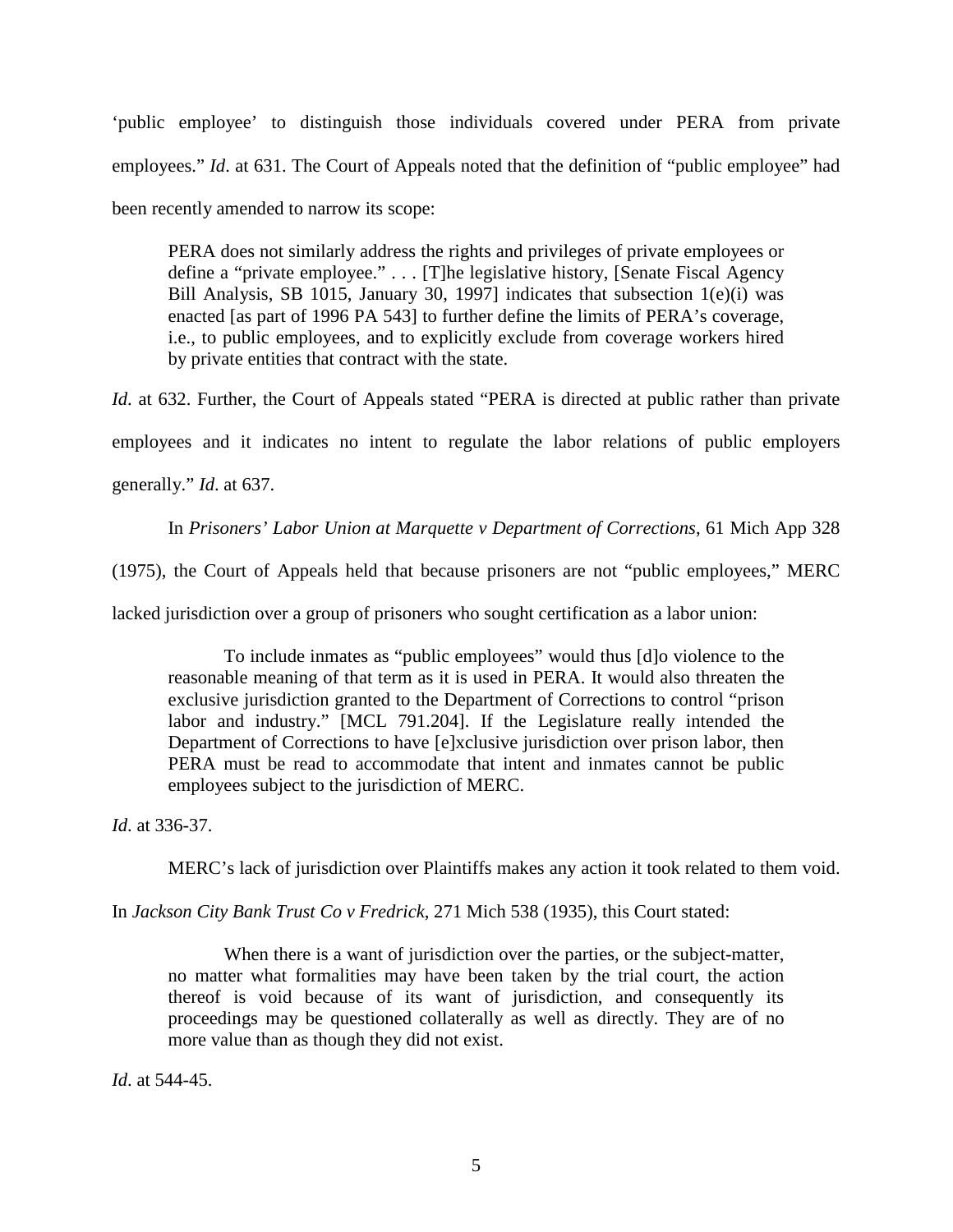In *Bowie v Arder*, 441 Mich 23, 54 (1992), this Court stated:

The jurisdiction of a court arises by law, not by the consent of the parties. Parties cannot give a court jurisdiction by stipulation where it otherwise would have no jurisdiction. When a court lacks subject matter jurisdiction to hear and determine a claim, any action it takes, other than to dismiss the action, is void. Further, a court must take notice of the limits of its authority, and should on its own motion recognize its lack of jurisdiction and dismiss the action at any stage in the proceedings.

*Id*. (citations omitted).

In *Blackburne & Brown Mortgage Company v Ziomek*, 264 Mich App 615 (2004), the

Court of Appeals discussed collateral attacks on judgments from other states:

Although the Full Faith and Credit Clause requires recognition of the judgments of sister states, "collateral attack may be made in the courts of this [s]tate by showing that the judgment sought to be enforced was void for want of jurisdiction in the court which issued it." . . . The United States Constitution does not compel Michigan courts to give a foreign judgment full faith and credit when the jurisdiction of the foreign court has been successfully attacked. . . .

*Id.* at 620-21 (citations omitted).

Since MERC had no jurisdiction, its certification decision is void. Plaintiffs were under no obligation to appear at MERC and tell that body that it did not have jurisdiction. By not appearing at MERC, Plaintiffs, just like defendants who question the jurisdiction of an out-ofstate court and fail to appear there, waive only the opportunity to challenge the merits of the underlying claim. So in the instant case, Plaintiffs cannot argue that there were not enough signatures to start the certification process and cannot challenge the mechanics of the election. Nor can Plaintiffs challenge the issues that Defendants identify: (1) unfair labor practice in certifying union; (2) breach of duty of fair representation in certifying union; or (3) composition of the bargaining unit that was certified. What Plaintiffs can challenge is jurisdiction, and the fact that Plaintiffs are not public employees means that MERC lacked jurisdiction.

Lack of jurisdiction means that MERC's certification of CCPTM as Plaintiffs' collective bargaining agent is void; thus, CCPTM did not have the power to engage in "collective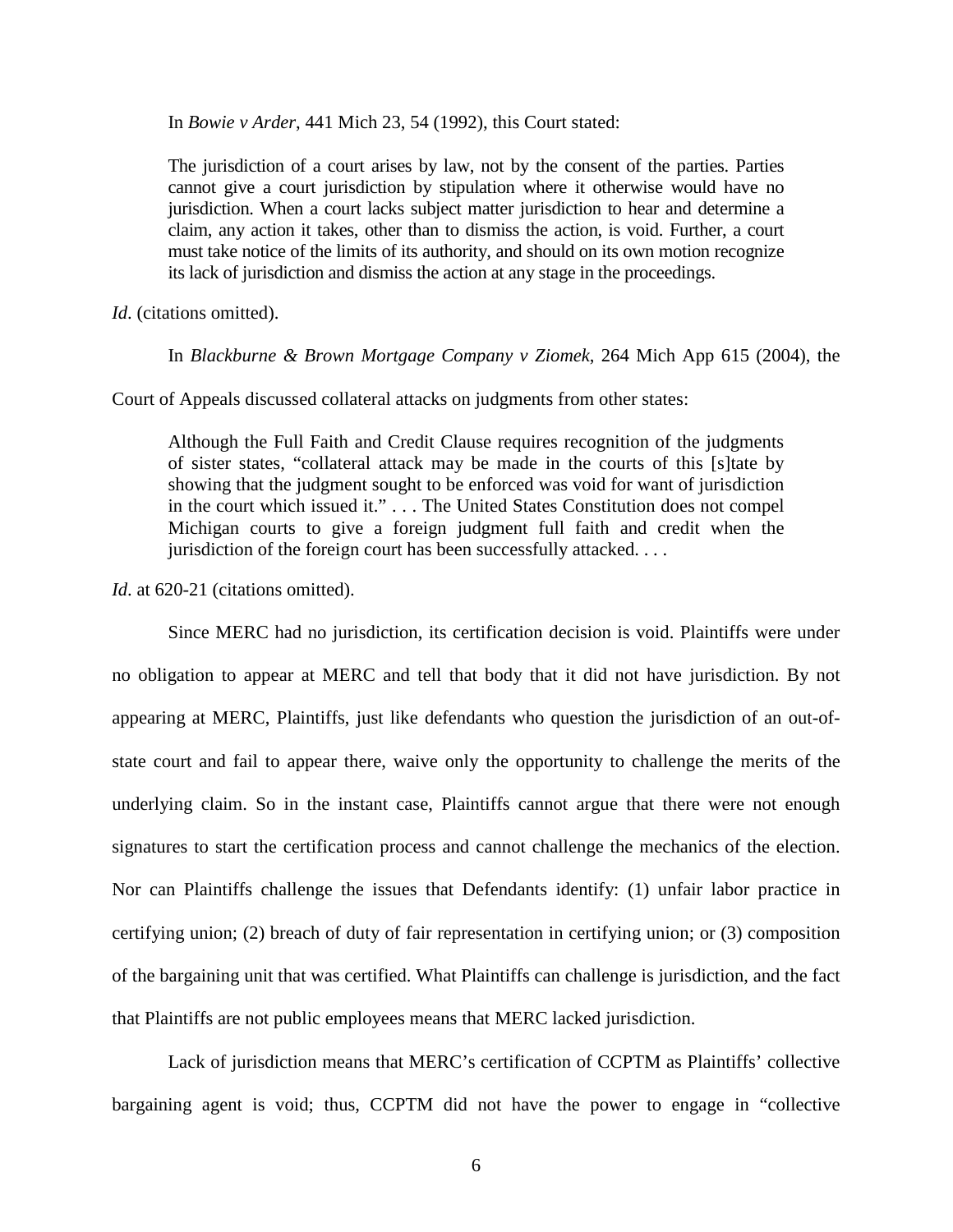bargaining" on Plaintiffs' behalf. MERC's lack of jurisdiction also means that the only parties involved in this action from Plaintiffs' perspective are Plaintiffs and Defendants. Defendants are the ones who are illegally diverting "union dues" from Plaintiffs' subsidy checks.<sup>7</sup> The issuance of a check is plainly a ministerial act, and this Court has ruled it proper to issue a writ of mandamus related to an "unconstitutional diversion of monies." *Kosa v State Treasurer*, 408 Mich 356, 383 (1980). Further, because MERC lacked jurisdiction, Plaintiffs had more no obligation to resort to that forum than they would have had if the issue had been brought before a Superior Court Judge in Nome, Alaska. A forum without jurisdiction cannot serve as an "alternative remedy" that would prevent the issuance of a writ of mandamus.

The jurisdictional argument shows that MERC was not a necessary party to this action and that the Court of Appeals was not deprived of jurisdiction. MERC's lack of jurisdiction also shows that CCPTM is not a necessary party. With a voided certification, the union has no interest to protect; it is limited to acquiring entirely voluntary members and seeking entirely voluntary dues.<sup>8</sup> A more lengthy refutation of Defendants' necessary-party jurisdictional argument was set forth at the Court of Appeals.<sup>9</sup> In essence, that argument is that the Court of Appeals retains jurisdiction over an original action for mandamus even where a defendant who is not a state official is joined or intervenes. See, e.g., *Citizens Protecting Michigan's Constitution v Secretary* 

<u>.</u>

 $<sup>7</sup>$  It should also be remembered that Defendants are the ones who sought to convert Plaintiffs from</sup> independent contractors and private business owners into public employees through an interlocal agreement, an action that they now disavow. (Defendants' disavowal is discussed at length in the application for leave to appeal.)

<sup>8</sup> Unions can exist without being granted mandatory collective bargaining power. *Smith v Arkansas State Highway Employees, Local 1315*, 441 US 463 (1979). Therefore, CCPTM can continue to exist even without mandatory collective bargaining power — the major reason that Plaintiffs do not challenge the CCPTM's formation.

Assuming Plaintiffs were to prevail, the CCPTM could seek dues only from those who voluntarily joined it. If some home care providers wanted to pay dues to the CCPTM to continue to lobby on their behalf, they could do so. But CCPTM would have no legal right to dues from any provider who did not voluntarily join. And more relevant to this case, Defendants would have no right to divert a portion of the subsidy payments the providers earn to CCPTM (or any other union).

 $9$  [Plaintiffs'] Brief in Support of Answer to Defendants' Motion to Dismiss Pursuant to MCR 2.116(C)(8) and (C)(4) at pp. 10-14.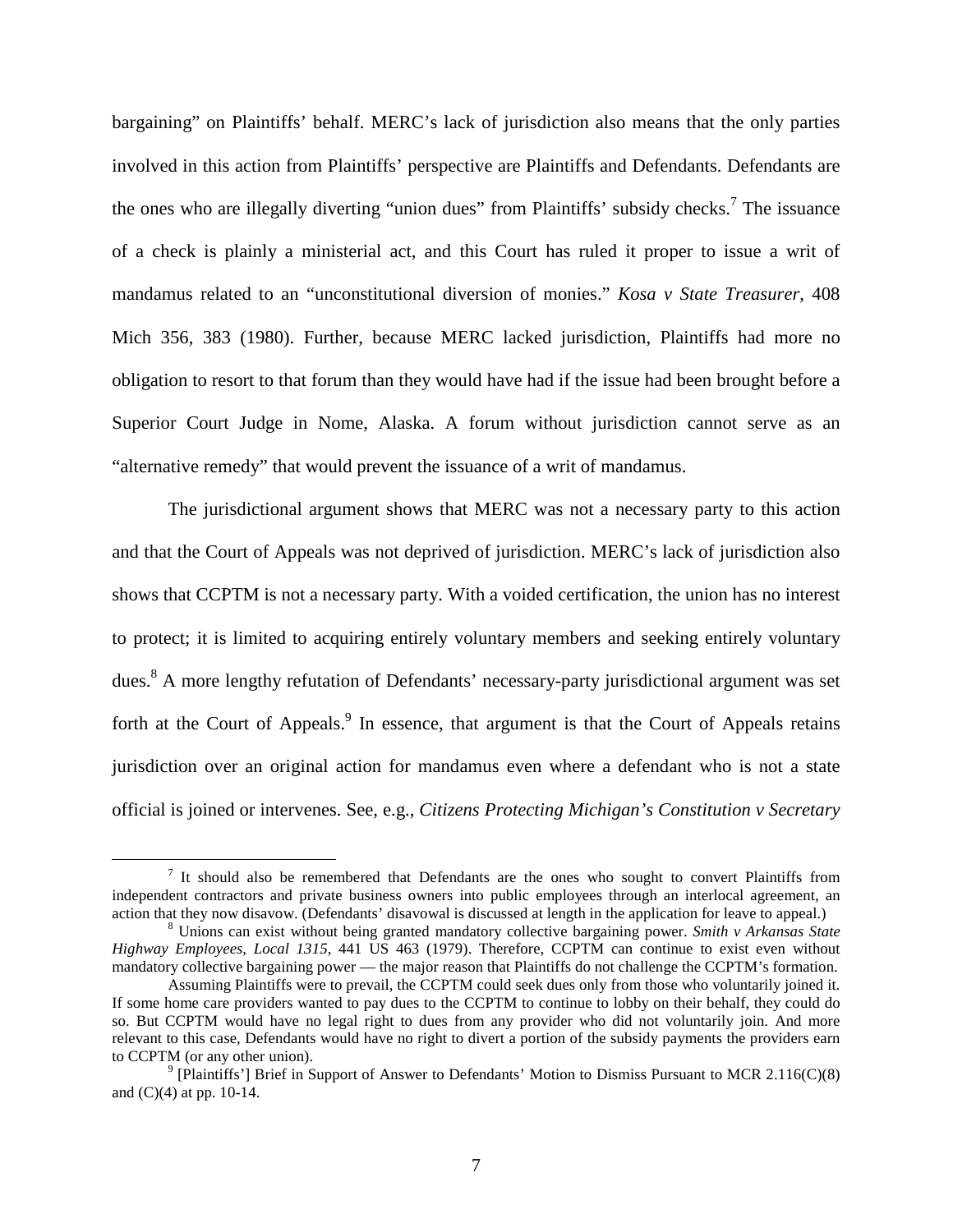*of State*, 482 Mich 960 (2008) (mandamus action filed at Court of Appeals and not dismissed despite the presence of a party who was not a state officer intervening at Court of Appeals).

There is no legal obligation for the CCPTM to be a party to this action. Nor has the CCPTM sought to intervene or file an amicus brief, either here or at the Court of Appeals. But as noted in the application for leave to appeal, this case is in a somewhat odd procedural posture in part because Defendants have not addressed the public-employee issue. If Defendants' latest waiver is not enough for this Court to deem that Defendants have ceded this issue, then it may be necessary to order a direct answer to that question either here or after a remand to the Court of Appeals. In either circumstance, this Court could offer the CCPTM an opportunity to intervene, or if necessary, order it made a party.

 The addition of the CCPTM will not change Defendants' central problem — that Plaintiffs are not public employees. Moreover, consider a lengthy e-mail written by Nick Ciaramitaro, a member of the state bar, a former representative in the Michigan House, and a current political representative of the American Federation of State, County and Municipal Employees (one of the parent unions of the CCPTM). On September 13, 2009 — three days before the instant action was filed at the Court of Appeals — Mr. Ciaramitaro e-mailed a message that included the following text to MHBCCC Chairman of the Board Larry Simmons, MHBCCC Executive Director Dr. Elizabeth Jordon, and others:

As you know, CCPTM20and [sic] MHBCC [sic] are somewhat unusual entities. As our economy changes, representation of workers must evolve. In most instances, employees of a particular employer band together in a union and negotiate wages, hours and terms and conditions of employment with a given employer. Here, a group of people who provide a critical public service **as independent contractors** are reimbursed for their labors by the State. In order to deal with working conditions, the Department of Human Services and Mott Community College, under the auspices of the Urban Cooperation Act, created a Council to act as an employer of record to negotiate provisions. Much of that contract however is dependent on legislative or administrative action by the State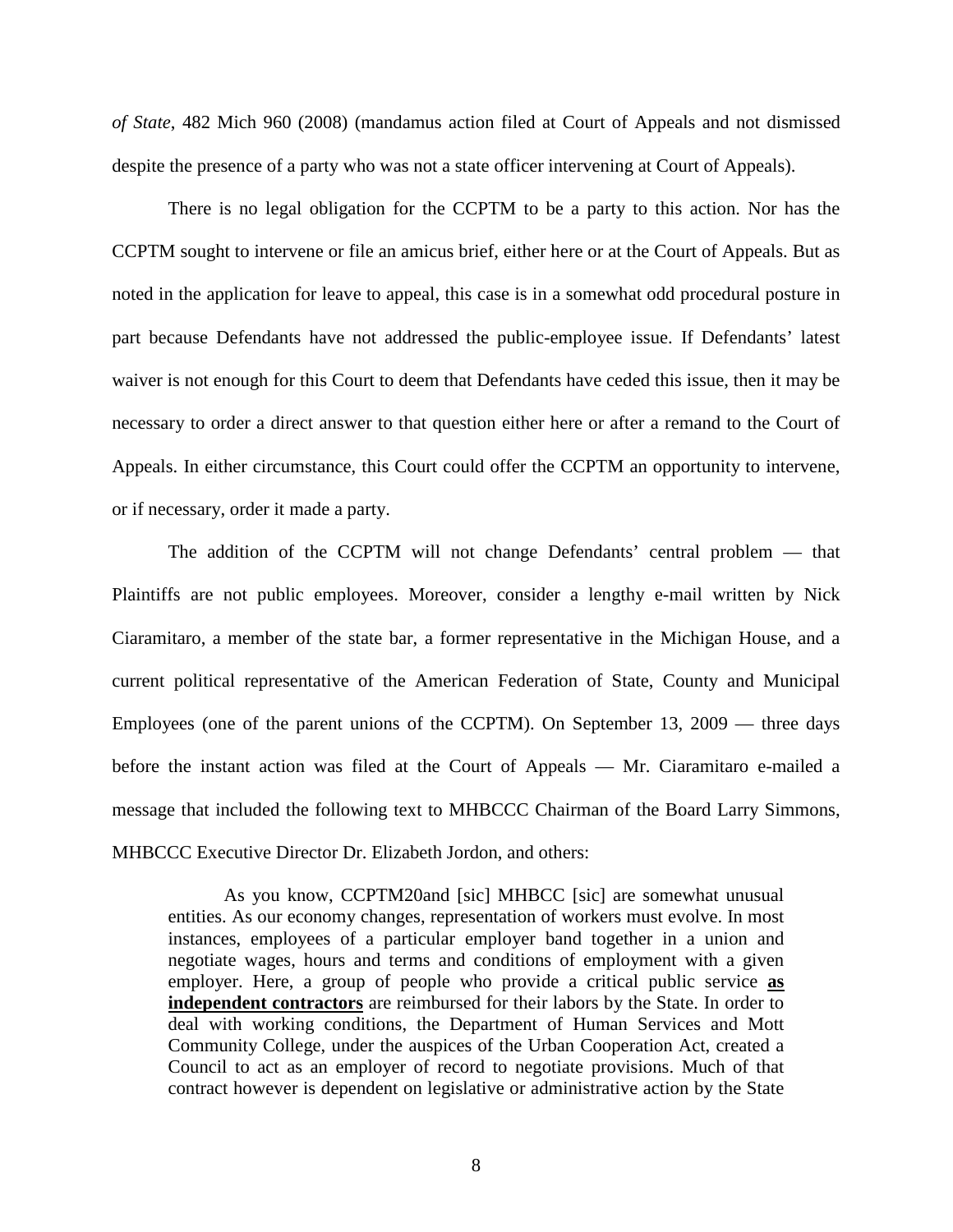of Michigan. In many ways this is an experiment with little guidance from statute and virtually no administrative or judicial precedent to follow.

. . .

The Interlocal Agreement came about at the recommendation of Michigan AFSCME and the UAW with the support of the Executive Office. . . .

A number of issues have arisen that cannot be addressed through the collective bargaining process and that are subjects of legislation and public policy. Some of those issues are of concern to the two unions that organized child care providers. The Lt. Governor's office, as part of the current Administration have [sic] an interest in these issues as well. The Department is deeply involved with these issues and I would hope the Council [MHBCCC] is concerned as well. To deal with these legislative and public policy issues, I suggested that these interested parties meet and the Lt. Governor's office helped in getting it to happen expeditiously.

Attachment A (emphasis added). $^{10}$ 

<u>.</u>

Were the CCPTM to appear, it would not be bound by what is in that e-mail. But the CCPTM was named a defendant in the case of *Schlaud v Granholm*, No 1:10-cv-00147-RJJ. In that case, a purported class of home-based day care providers brought suit and claimed that under the First Amendment, they could not be forced to pay union dues. In a motion to dismiss that federal claim, the CCPTM did not explicitly admit that home-based day care providers are not public employees. The CCPTM did, however, focus on cases where a sufficient state interest was found to justify fees in *nonemployment* relationships, such as membership in the state bar association:

As is apparent from the bar-membership cases, the existence of state interests that justify the limited infringement on individual First Amendment rights that result from mandatory payment of dues or fees to a collective representative is not limited to the employer-employee relationship. Indeed, the Court has applied the principles just discussed to contexts as diverse as the required payment by state university students of activity fees that benefit student organizations or the mandatory assessments for generic advertising and other purposes required of agricultural producers pursuant to government marketing regulations.

 $10$  This document was obtained pursuant to a Freedom of Information Act request filed with MHBCCC.